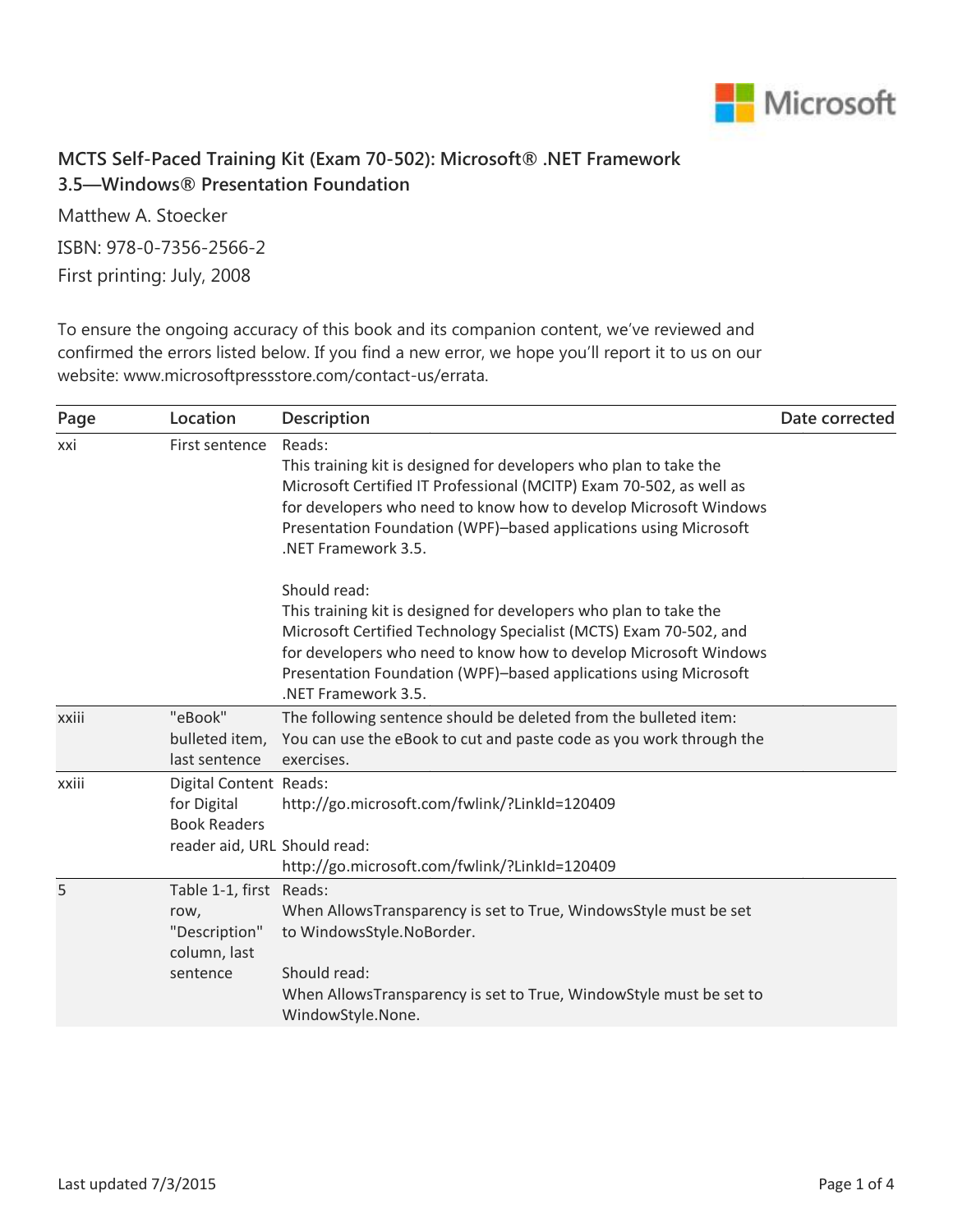| Page           | Location                                                     | Description                                                                                                                                                                                                                                                                                                                                                                                                                        | Date corrected |
|----------------|--------------------------------------------------------------|------------------------------------------------------------------------------------------------------------------------------------------------------------------------------------------------------------------------------------------------------------------------------------------------------------------------------------------------------------------------------------------------------------------------------------|----------------|
| $\overline{7}$ | Table 1-1, last<br>row,<br>"Description"<br>column           | Reads:<br>Gets or sets the style of the window. The window style can be set to<br>NoBorder, SingleBorderWindow, ThreeDBorderWindow, or<br>ToolWindow. SingleBorderWindow and ThreeDBorderWindow appear<br>identical when run on Microsoft Windows Vista. ToolWindow appears<br>with no icon and no minimize or maximize buttons. If<br>AllowsTransparency is set to True, you must set WindowStyle to<br>NoBorder.<br>Should read: |                |
|                |                                                              | Gets or sets the style of the window. The window style can be set to<br>None, SingleBorderWindow, ThreeDBorderWindow, or ToolWindow.<br>SingleBorderWindow and ThreeDBorderWindow appear identical<br>when run on Microsoft Windows Vista. ToolWindow appears with no<br>icon and no minimize or maximize buttons. If AllowsTransparency is<br>set to True, you must set WindowStyle to None.                                      |                |
| 20             | Answer D,<br><b>Visual Basic</b><br>code block,<br>last line | Reads:<br>Window1.Show<br>Should read:<br>aWindow.Show()                                                                                                                                                                                                                                                                                                                                                                           |                |
| 22             | Last<br>paragraph,<br>third sentence                         | Reads:<br>To change the NavigateURI property dynamically, you must set the<br>Name property of the hyperlink in XAML, as shown here in bold:<br>Should read:<br>To change the NavigateUri property dynamically, you must set the<br>Name property of the hyperlink in XAML, as shown here in bold:                                                                                                                                 |                |
| 27, 28         | Table 1-2                                                    | In Table 1-2, the order of occurrence of navigation events is partially<br>incorrect.<br>The correct order is:<br>1. Navigating<br>2. NavigationProgress<br>3. Navigated<br>4. LoadCompleted<br>5. FragmentNavigation<br>6. NavigationStopped<br>7. NavigationFailed                                                                                                                                                               |                |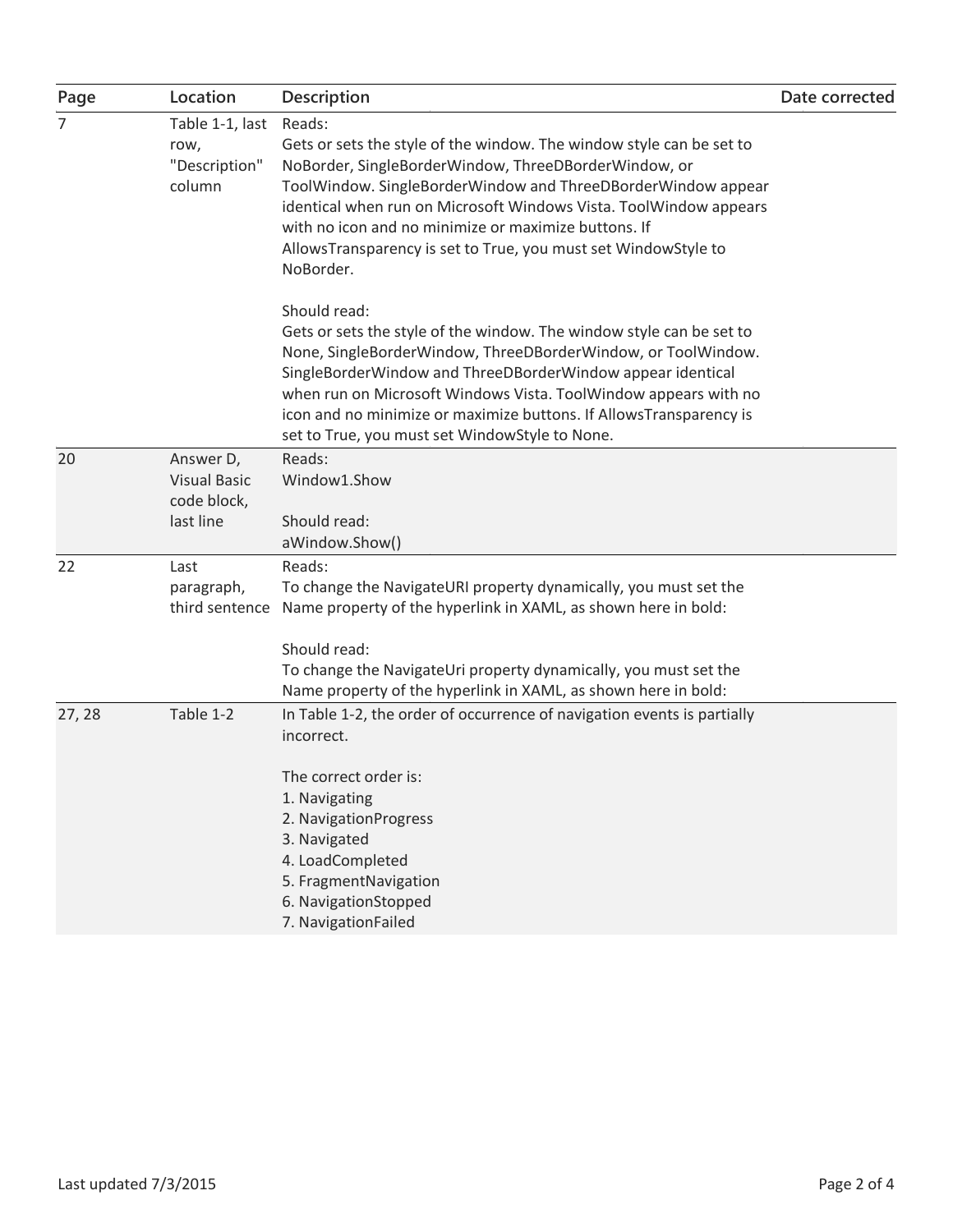| Page | Location       | Description                                                                         | Date corrected |
|------|----------------|-------------------------------------------------------------------------------------|----------------|
| 39   | Lesson 2       | Reads:                                                                              |                |
|      | review,        | <b>B.</b> Navigating                                                                |                |
|      | question 3,    | Navigated                                                                           |                |
|      | answer B       | NavigationProgress                                                                  |                |
|      |                | LoadCompleted                                                                       |                |
|      |                | FragmentNavigation                                                                  |                |
|      |                | Should read:                                                                        |                |
|      |                | <b>B.</b> Navigating                                                                |                |
|      |                | NavigationProgress                                                                  |                |
|      |                | Navigated                                                                           |                |
|      |                | LoadCompleted                                                                       |                |
|      |                | FragmentNavigation                                                                  |                |
| 40   | Question 3,    | The third event reads:                                                              |                |
|      | answer C       | LoadComplete                                                                        |                |
|      |                | Should read:                                                                        |                |
|      |                | LoadCompleted                                                                       |                |
| 51   | Second         | Reads:                                                                              |                |
|      | bulleted item  | The BackgroundWorker.RunCompleted event is fired when the                           |                |
|      |                | background process is completed.                                                    |                |
|      |                |                                                                                     |                |
|      |                | Should read:                                                                        |                |
|      |                | The BackgroundWorker.RunWorkerCompleted event is fired when                         |                |
|      |                | the background process is completed.                                                |                |
| 57   | "Before You    | Reads:                                                                              |                |
|      |                | Begin" section, Microsoft Visual Studio 2005 Professional Edition installed on your |                |
|      | second         | computer                                                                            |                |
|      | bulleted item  |                                                                                     |                |
|      |                | Should read:                                                                        |                |
|      |                | Microsoft Visual Studio 2008 Professional Edition installed on your                 |                |
|      |                | computer                                                                            |                |
| 228  | Code block,    | In the code block, lines 7 and 12 read:                                             |                |
|      | lines 7 and 12 | <stackpanel></stackpanel>                                                           |                |
|      |                |                                                                                     |                |
|      |                | Both lines should read:                                                             |                |
|      |                | <stackpanel datacontext="{Binding Path=CurrentItem}"></stackpanel>                  |                |
| 309  | Second code    | Reads:                                                                              |                |
|      |                | block, third line Setter Property=" Content" Value="Style set for all buttons" />   |                |
|      |                |                                                                                     |                |
|      |                | Should read:                                                                        |                |
|      |                | Setter Property="Content" Value="Style set for all buttons" />                      |                |
| 327  | First code     | Reads:                                                                              |                |
|      |                | block, seventh Storyboard.TargetProperty="Widtht" />                                |                |
|      | line           |                                                                                     |                |
|      |                | Should read:                                                                        |                |
|      |                | Storyboard.TargetProperty="Width" />                                                |                |